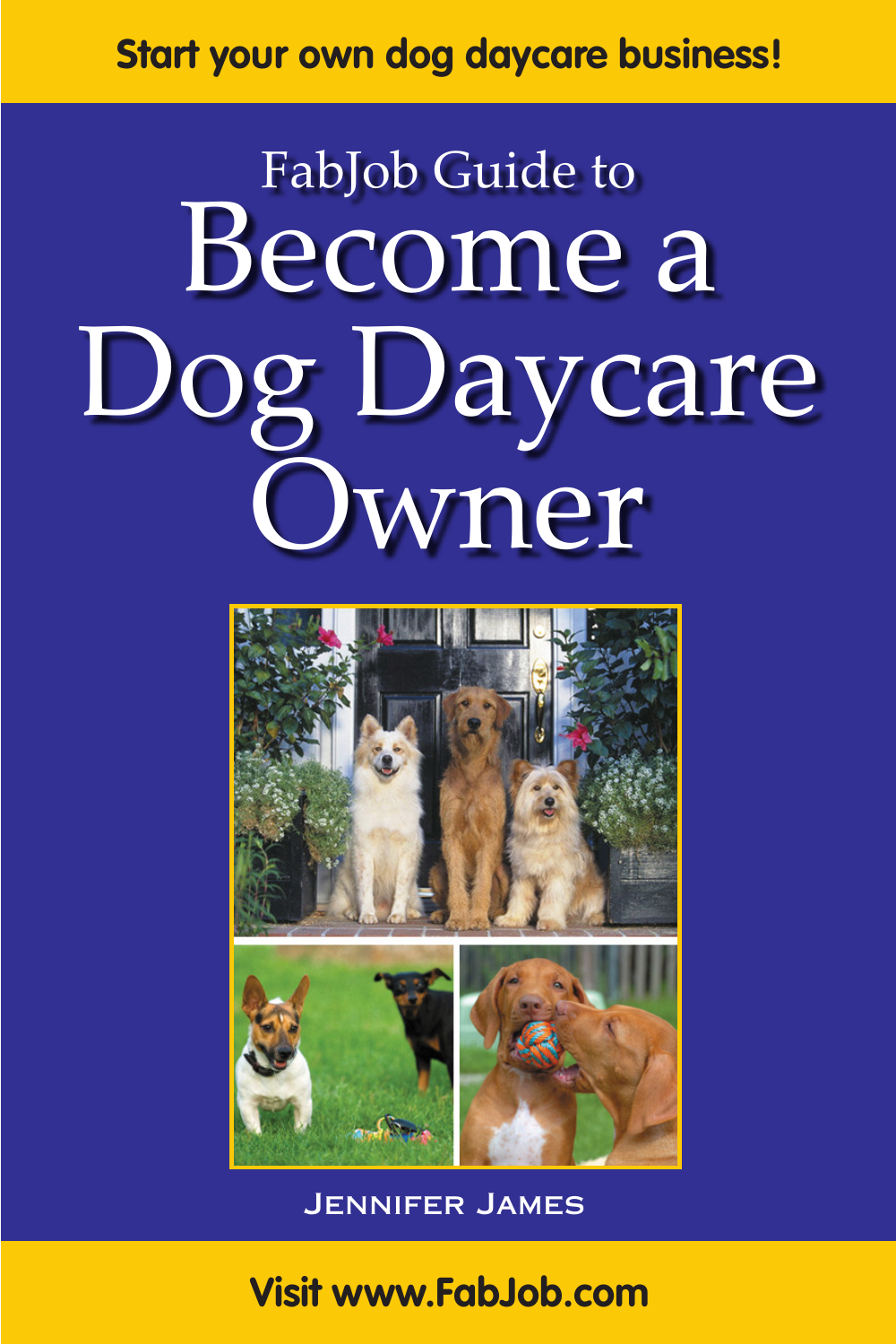## **Contents**

| 1. |       |                                            |  |
|----|-------|--------------------------------------------|--|
|    |       |                                            |  |
|    |       |                                            |  |
|    | 1.1.2 |                                            |  |
|    | 1.1.3 |                                            |  |
|    |       |                                            |  |
| 2. |       |                                            |  |
|    |       |                                            |  |
|    | 2.1.1 | Making Sure Dogs are Right for Daycare  15 |  |
|    | 2.1.2 |                                            |  |
|    |       |                                            |  |
|    | 2.2.1 |                                            |  |
|    | 2.2.2 |                                            |  |
|    |       |                                            |  |
|    |       |                                            |  |
|    |       |                                            |  |
|    |       |                                            |  |
|    | 2.3.2 |                                            |  |
|    | 2.3.3 |                                            |  |
|    |       |                                            |  |
|    |       |                                            |  |
|    | 2.4.1 |                                            |  |
|    |       |                                            |  |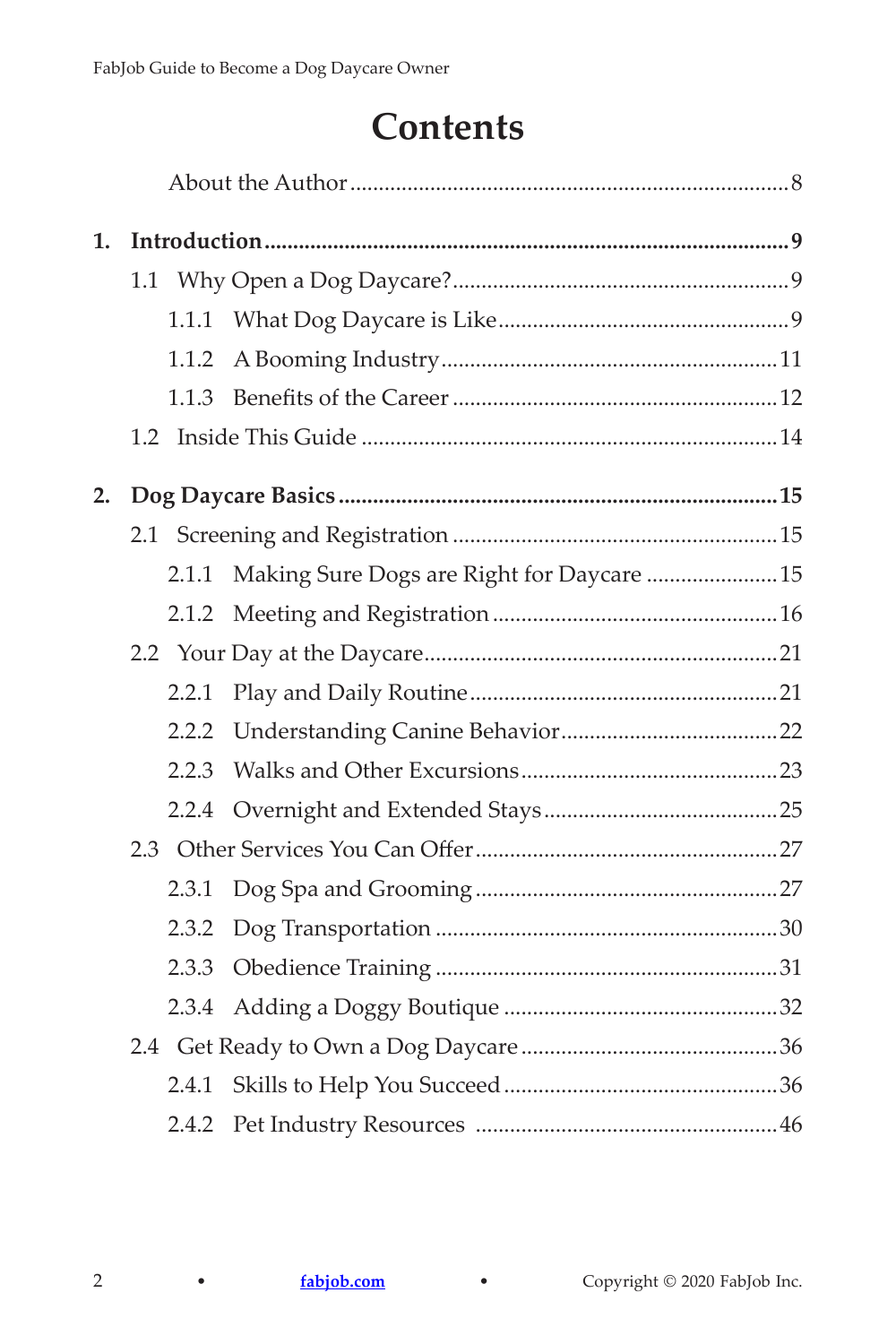| 3. |       |  |  |
|----|-------|--|--|
|    |       |  |  |
|    | 3.1.1 |  |  |
|    |       |  |  |
|    |       |  |  |
|    |       |  |  |
|    | 3.2.1 |  |  |
|    |       |  |  |
|    |       |  |  |
|    | 3.3.1 |  |  |
|    | 3.3.2 |  |  |
|    | 3.3.3 |  |  |
|    |       |  |  |
| 4. |       |  |  |
|    |       |  |  |
|    | 4.1.1 |  |  |
|    |       |  |  |
|    | 4.1.3 |  |  |
|    |       |  |  |
|    |       |  |  |
|    |       |  |  |
|    |       |  |  |
|    |       |  |  |
|    |       |  |  |
|    | 4.3.3 |  |  |
|    |       |  |  |
|    | 4.4.1 |  |  |
|    | 4.4.2 |  |  |

 $\bullet$  .

 $\bullet$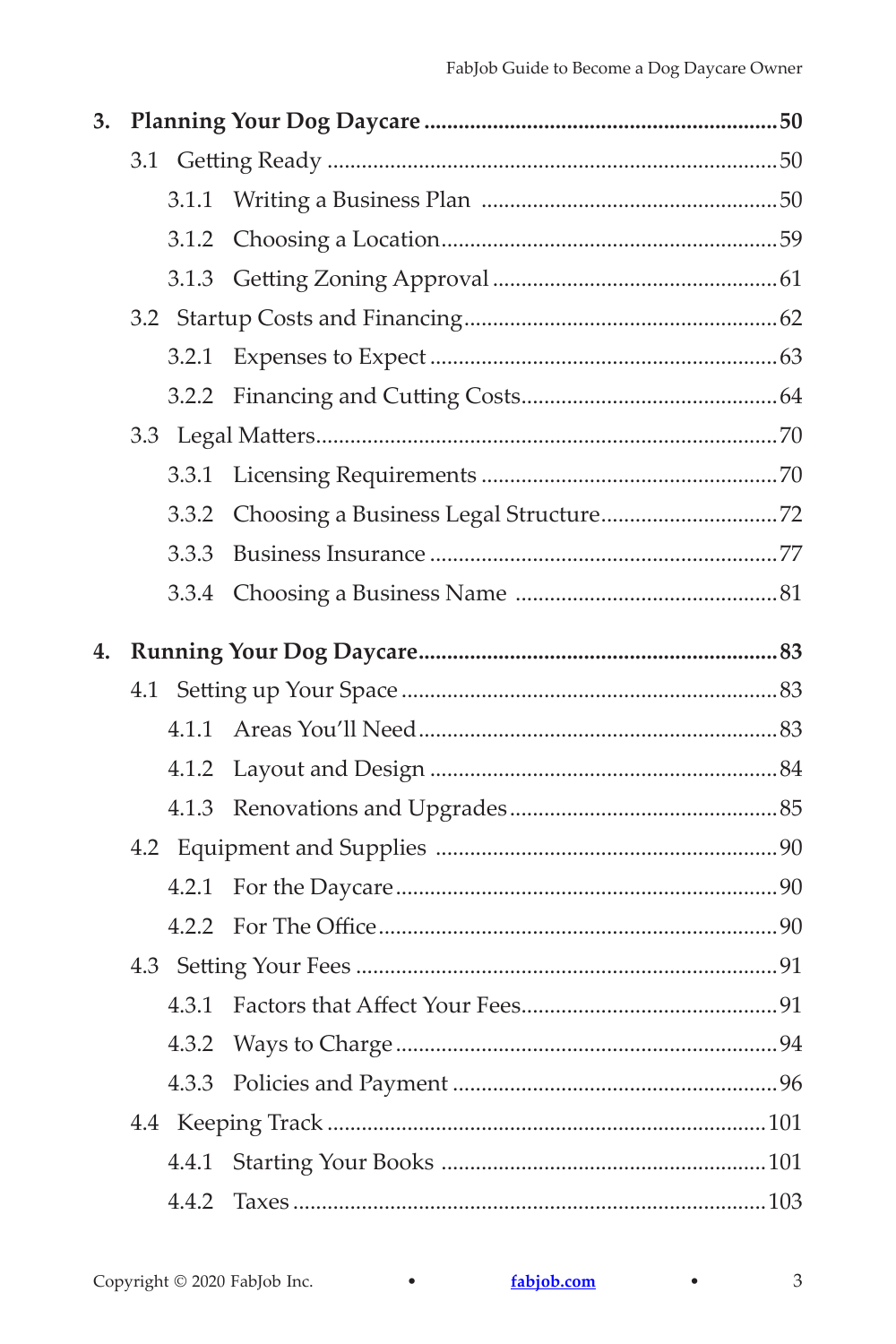|    | 4.5   |  |  |
|----|-------|--|--|
|    | 4.5.1 |  |  |
|    | 4.5.2 |  |  |
|    | 4.5.3 |  |  |
| 5. |       |  |  |
|    | 5.1   |  |  |
|    | 5.1.1 |  |  |
|    | 5.1.2 |  |  |
|    | 5.1.3 |  |  |
|    | 5.1.4 |  |  |
|    |       |  |  |
|    | 5.2.1 |  |  |
|    | 5.2.2 |  |  |
|    | 5.2.3 |  |  |
|    |       |  |  |
|    | 5.3.1 |  |  |
|    | 5.3.2 |  |  |
|    | 5.3.3 |  |  |
|    | 5.3.4 |  |  |
|    |       |  |  |
|    | 5.4.1 |  |  |
|    | 5.4.2 |  |  |
|    | 5.4.3 |  |  |
|    |       |  |  |
|    | 5.5.1 |  |  |
|    | 5.5.2 |  |  |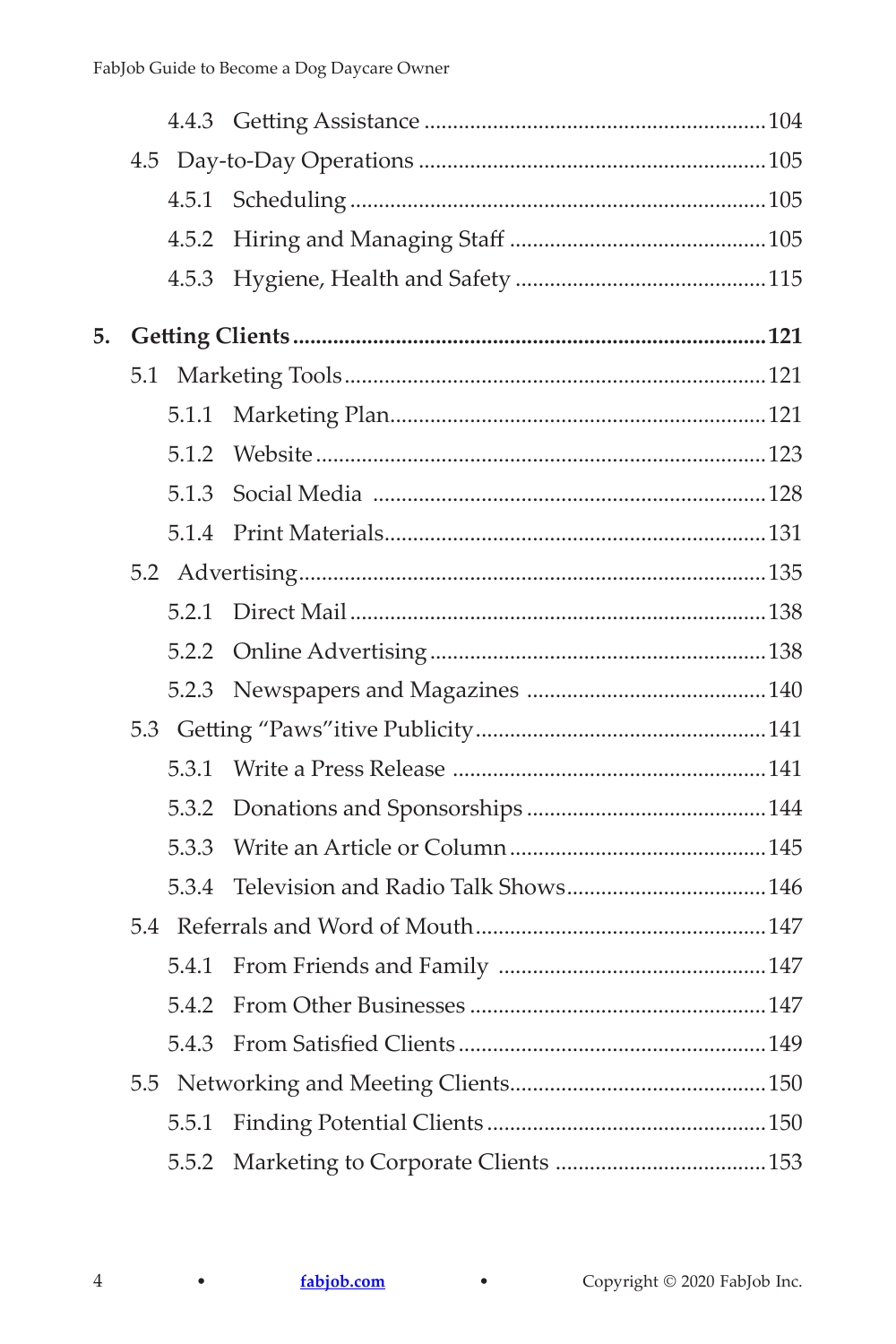|  | 5.6.3 Researching and Choosing a Dog Daycare Franchise. 158 |  |
|--|-------------------------------------------------------------|--|
|  |                                                             |  |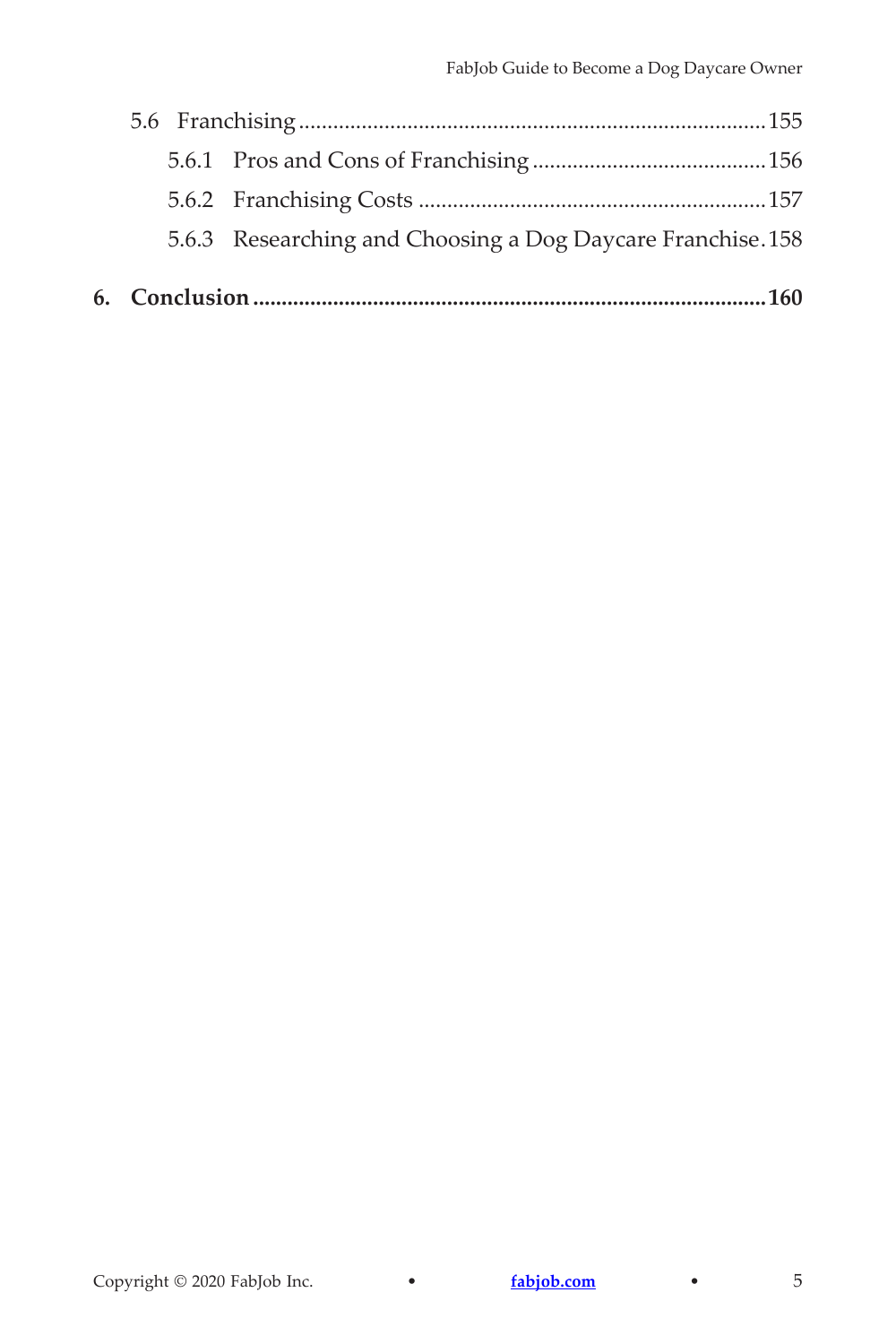

# **1. Introduction**

## **1.1 Why Open a Dog Daycare?**

Are you an energetic and caring "dog person"? When you visit friends or family, are their dogs drawn to you when they sense your love for all creatures great and small? Perhaps you already share your home with a special someone — a noble, beautiful purebred… a four-legged bundle of fur and kisses… or simply a loyal, loving companion.

If you love dogs and interacting with them, and are looking for a fun and profitable way to make a career out of working with animals, becoming a dog daycare owner is fabulous way to make your dreams a reality.

#### **1.1.1 What Dog Daycare is Like**

When you look after a group of dogs during the day while their owners are at work, this type of business is called a dog (or doggy) daycare. If you're not familiar with them, it may help to know that dog daycares are a lot like child daycares in many ways.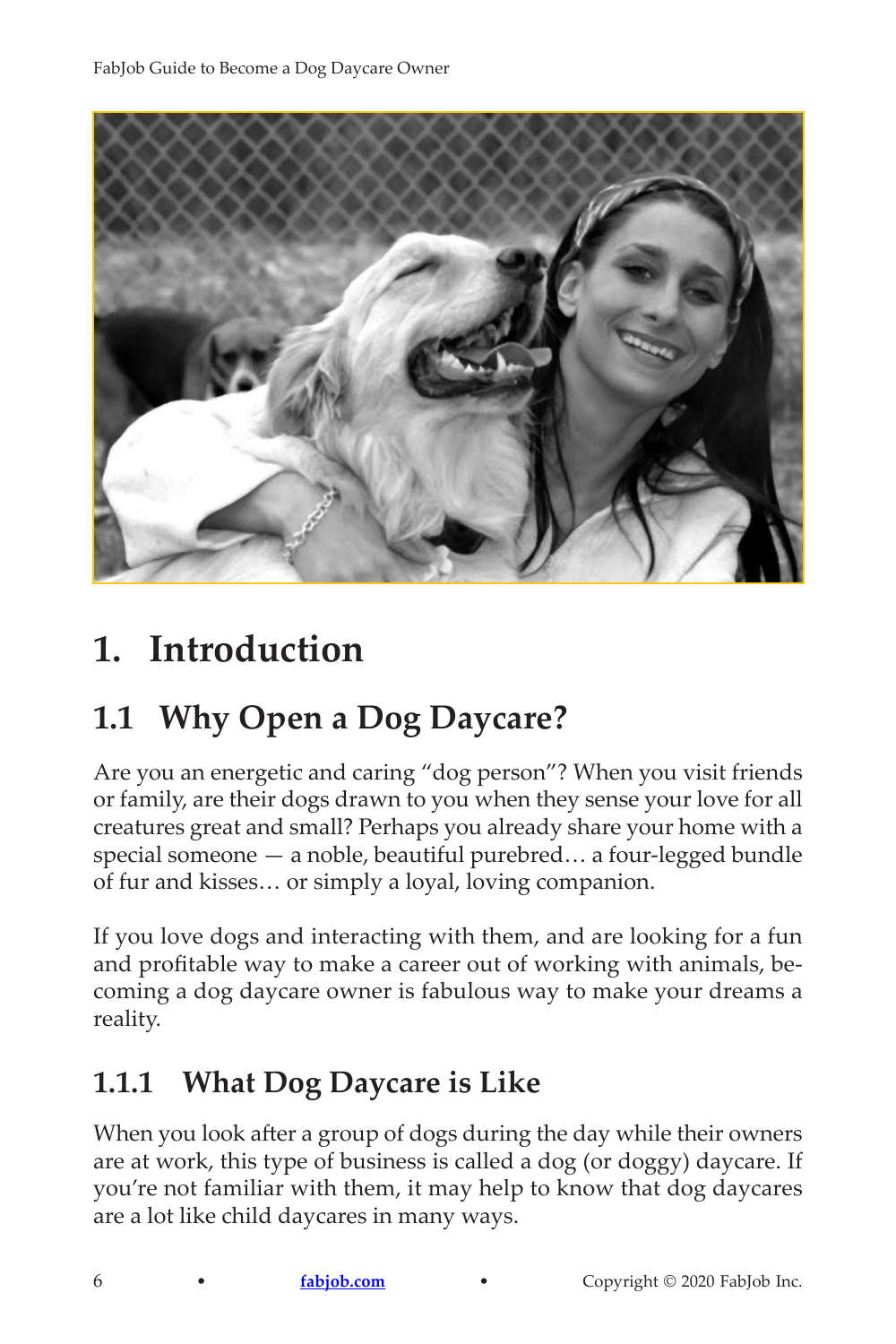Dogs are dropped off in the morning and picked up in the evening from the daycare. During the day the dogs play in groups, in a yard (indoors or out) with other dogs, supervised by daycare staff. They may have an afternoon naptime in a crate or run as well. Your day as a dog daycare owner might include:

- • Greeting two-legged and four-legged clients
- • Supervising and scheduling your staff
- Speaking with dog owners who are interested in your daycare
- Conducting suitability assessments of dogs for daycare
- Doing one-on-one obedience training
- Taking dogs for a walk or to a nearby dog park
- Helping staff with feeding and naptime routines
- • Supervising groups of dogs playing together
- Keeping up with trends in the industry
- Marketing your dog daycare to new and existing clients

Dog daycares are usually made up of a group play area, an office, a storage area, and a place for the dogs to rest, eat, or sleep. You may also select a "time-out" space for dogs that get a bit too rowdy and need a place to calm down. Daycares that lack an outdoor play space will need to walk the dogs a few times a day instead. Some daycares also offer pick-up and drop-off services for the convenience of the owners.

Since the vast majority of pets spend the day at home by themselves, you might wonder why dog daycare is needed at all. Daycare is best suited to dogs that are young and have lots of energy, and would otherwise channel that energy into destructive behavior, such as chewing or digging, when left alone. It also helps dogs with high energy levels burn some off, so they are calmer during the evening with their owners.

Dog daycare is a pet-service concept that is catching on quickly. After all, who wouldn't want their dog to spend the day socializing with other dogs, instead of sleeping at home in their crate, or chewing up furniture and being bored? Daycare offers an alternative to pet-sitter visits,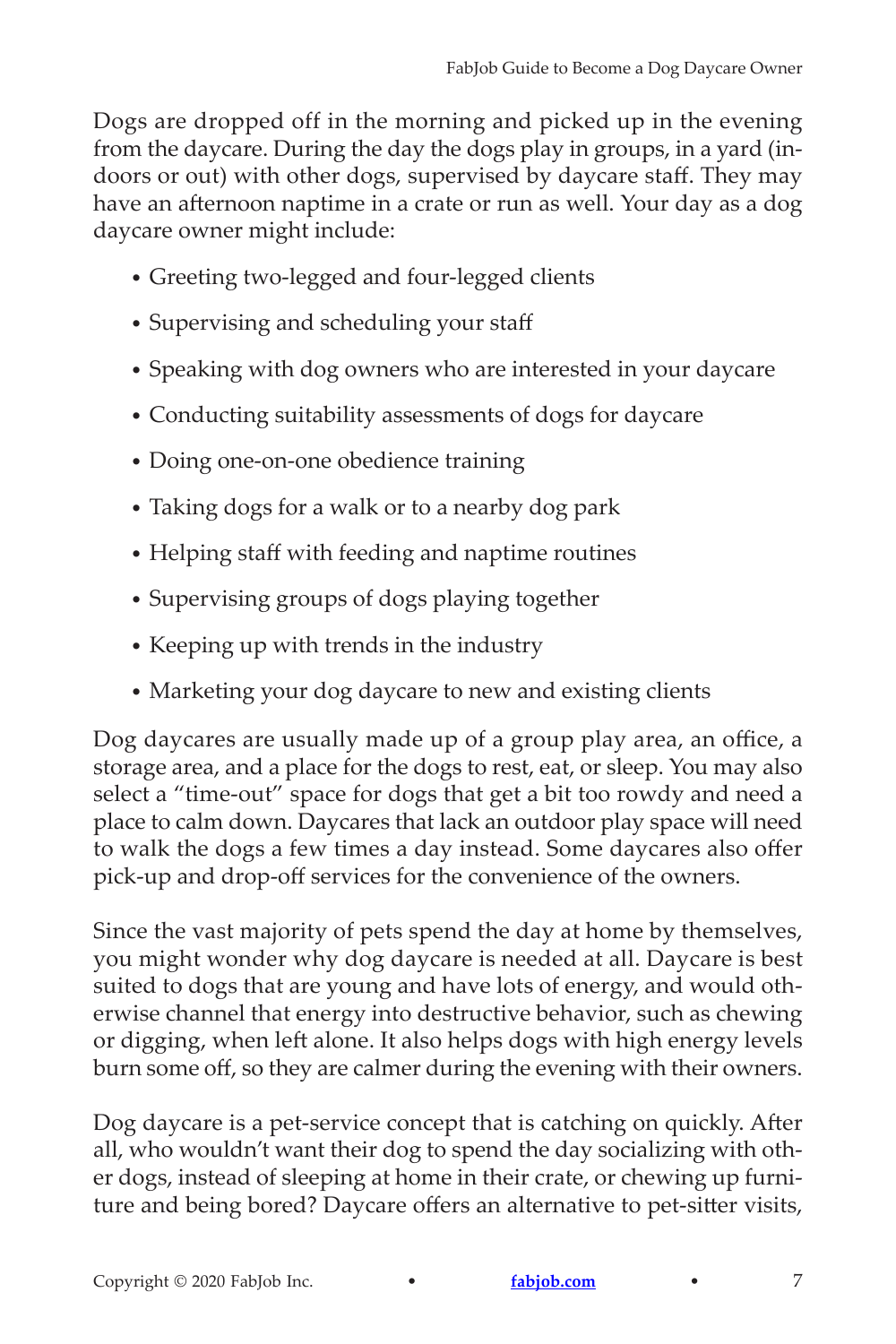and a chance for dogs to engage in their instinctive social behavior in a new and fun setting. At the end of the day, your daycare's dogs will be tired and happy to come home and have a restful evening.

Amy Nichols founded Dogtopia, her dog daycare business, in 2002 and now has 26 franchisees in 12 states. "[Dog] daycare is growing like crazy," she says. "Most areas of the country are ripe for expansion and can support many more facilities," she adds.

#### **1.1.2 A Booming Industry**

Lots of people share their lives with dogs, and where there are dogs, there is a need for dog daycare. According to the 2013-2014 APPA National Pet Owners Survey, 56.7 million households in the United States own 83.3 million dogs, both figures up significantly from 44.8 million households owning 74.8 million dogs in 2007-2008. The survey also shows that pet ownership on a whole is on the rise.

The Bureau of Labor Service's 2014 Occupational Outlook Handbook states that "employment of animal care and service workers is projected to grow 15 percent from 2012 to 2022, faster than the average for all occupations. Employment growth coupled with high job turnover should result in very good job opportunities for candidates for most positions." The BLS has also stated:

"Pet owners — including a large number of baby boomers, whose disposable income is expected to increase as they age — are expected to increasingly take advantage of daily boarding services. As many pet owners increasingly consider their pet as part of the family, their demand for luxury animal services and willingness to spend greater amounts of money on their pet will continue to grow."

In addition to more people owning pets, it turns out we're also spending more on them annually too. The American Pet Products Manufacturers Association estimated Americans' annual spending on their pets at \$55.72 billion as of 2013. This impressive figure has more than tripled since 1994, when annual spending was estimated at \$17 billion.

The APPA survey also reveals that each of the 56.7 million dog owning households spends an average of \$327 per year on kennel expenses, of which dog daycare is a part. That's over 1.8 billion dollars. And 32% of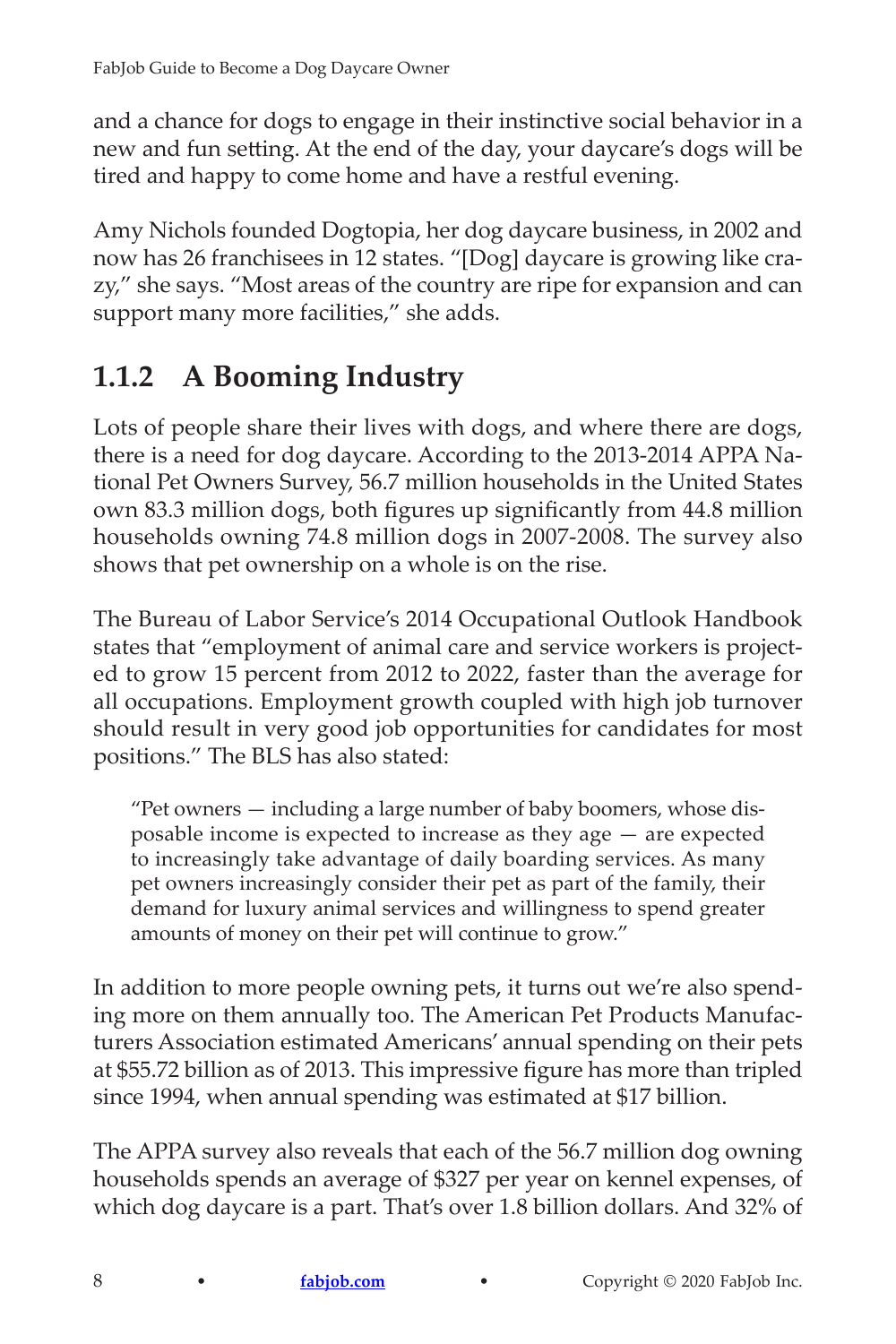dog owners take their pets with them in the car when they are away for two or more nights, so providing daycare services to dogs who visit your city for business or pleasure may be an important segment of your business.

"I opened the first Dogtopia in 2002, and the growth has been stellar. We definitely found a niche in people who love their dogs and want the best for them," explains founder Amy Nichols. "The growth in the pet industry is unprecedented — I am still amazed by what people will spend on their pets! I truly feel that the sky is the limit, and we are only going to continue to see more growth in the coming years," Nichols predicts.

"Business has been better than I ever dreamed when we opened," confirms Bobbi Heimbaugh, owner of Paws Inn, a dog daycare and pet hotel in Iowa. "I knew when I was writing my business plan that there was a great need for it, but I had no idea how great that need actually was. We just celebrated our one-year anniversary, and now have over 600 doggy clients."

#### **1.1.3 Benefits of the Career**

There are many great reasons why becoming a dog daycare owner is a dream career. Here's an overview of the benefits you'll enjoy in this booming and exciting industry.

#### **Work with Animals**

The obvious reward of working with beautiful and lovable dogs has to come first on this list. Dogs are fun, entertaining, and interesting creatures to work with. While many dog lovers are drawn to veterinary work, not all can continue when they realize how sad it can be to work with sick or injured dogs all day.

It's not that the work of a vet or vet tech isn't wonderful and needed, but it's not for everyone, particularly those who are very emotional or sensitive. Opening a dog daycare is an alternative career path that still offers daily interaction with dogs, yet in an environment that you create and control.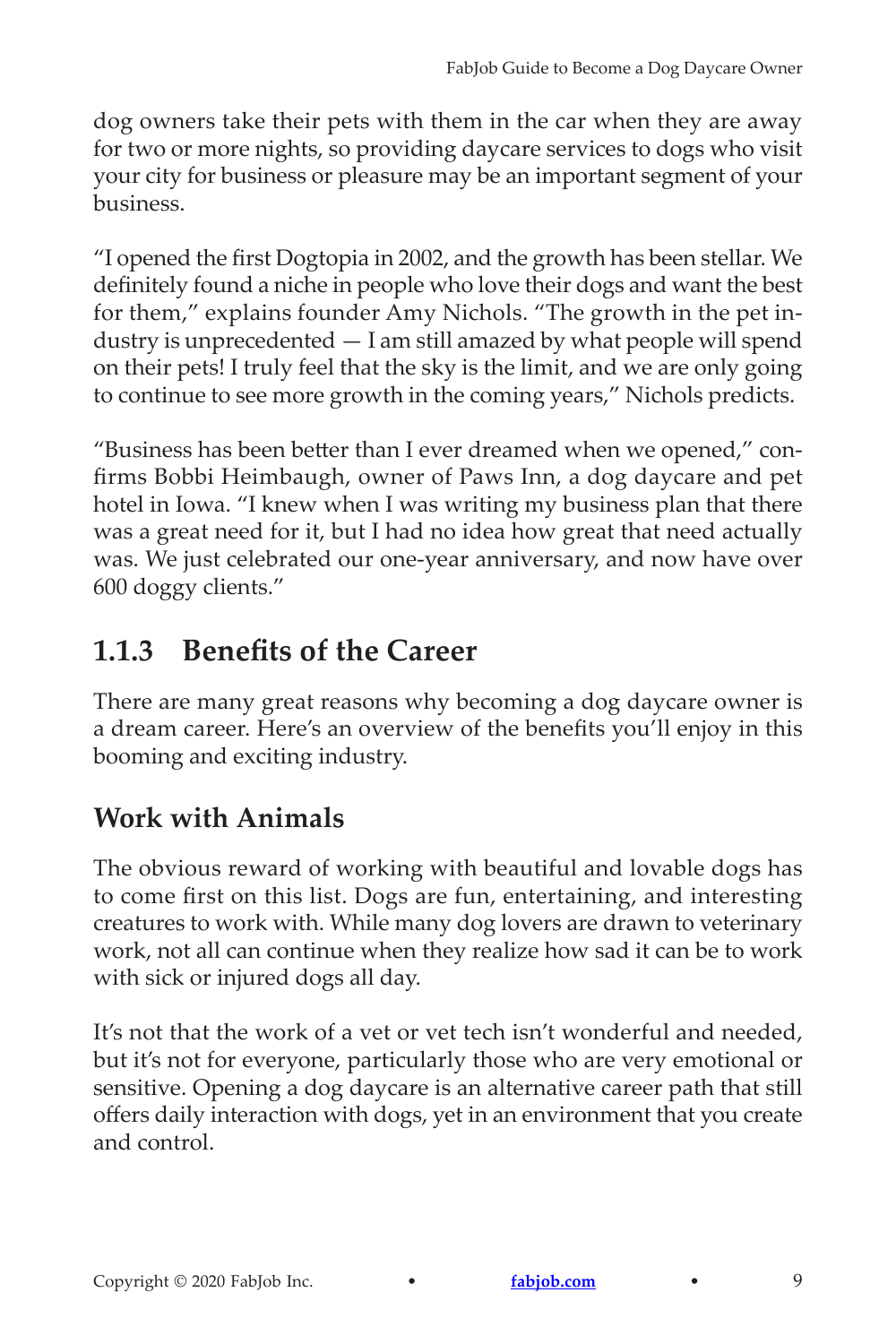#### **Be Your Own Boss**

When you start your own dog daycare, you'll determine your own hours, and set your own policies. You'll also decide when you're going to take those well-deserved days off.

"I was in telecommunications prior to my venture into entrepreneurship," explains Dogtopia's Amy Nichols. "I enjoyed the challenge, but ultimately when I got where I was looking to go, the grass was not all that green. It was lucrative but not very fulfilling. I wanted to be able to be more dynamic and have more decision-making abilities. Starting your own business gives you all that and then some — often too many decisions!" she says with a smile.

#### **Be Truly Appreciated**

No more working for someone who doesn't value or reward you for your many talents. More than once in this career you'll hear clients tell you that they appreciate your work, and that they don't know what they would do without you. You will be trusted and appreciated by the dogs you care for, and you will see firsthand the difference you make in their lives. Dog "parents" are careful in who they trust, and both loyal and grateful when they find a fabulous dog daycare like yours.

#### **Unlimited Income Potential**

As you read earlier, the market for luxury pet services is booming right now, and you've got unlimited potential to grow. You can add to your client base until your daycare is full, and then add employees and square footage to your facility and increase your earning potential. In time your dog daycare could open up more locations, or establish franchises across the country or around the world.

#### **You Can Start Right Now**

No special training or experience is necessary to start a dog daycare. In this business you can start simply with a love of dogs, and then build the dog care and entrepreneurial skills from there. From there it's only a matter of time before you find yourself where you want to be: in lucrative and rewarding career at the head of a successful dog daycare.